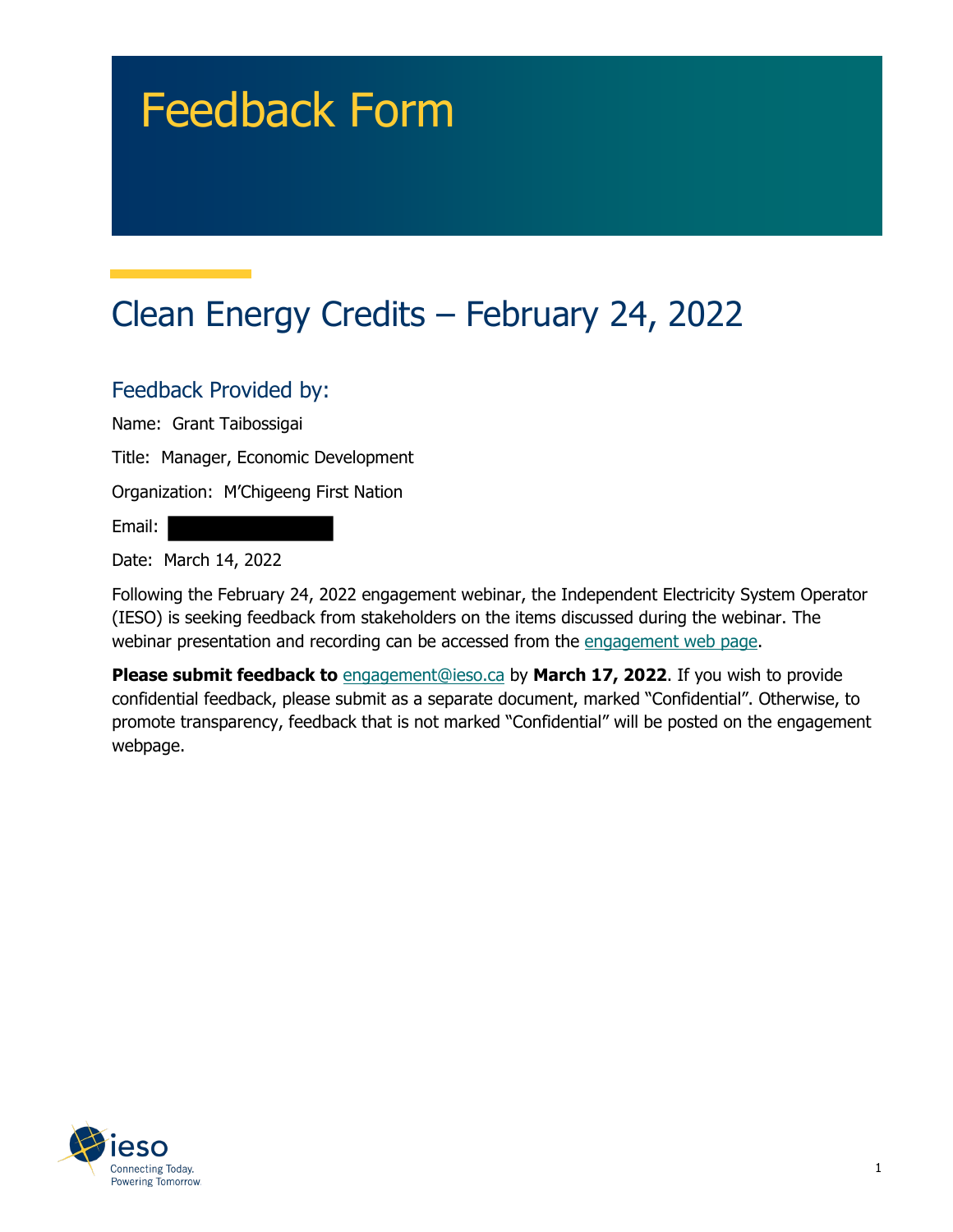## Opportunities & Challenges

| <b>Topic</b>                                                                                                                      | <b>Feedback</b>                                                                                                                                                                                                                                                                                                                                                                                                                               |
|-----------------------------------------------------------------------------------------------------------------------------------|-----------------------------------------------------------------------------------------------------------------------------------------------------------------------------------------------------------------------------------------------------------------------------------------------------------------------------------------------------------------------------------------------------------------------------------------------|
| What are the key opportunities and<br>challenges the IESO should be aware of<br>in developing a voluntary clean energy<br>market? | M'Chigeeng First Nation (MFN) would like to see a CEC<br>market evolve to apply to all non-emitting generating<br>sources feeding both the transmission and distribution<br>systems, plus the wholesale market and energy contracted<br>under competitive procurements. MFN would like to see a<br>CEC market that encourages investment in new non-<br>emitting generation across the whole grid, especially in<br>demand constrained areas. |

## Design considerations

| <b>Topic</b>                                                                                       | <b>Feedback</b>                                                                                                                                                                                                                                                                                                                                                                                                                                                                                                                                                                                                                                                                         |
|----------------------------------------------------------------------------------------------------|-----------------------------------------------------------------------------------------------------------------------------------------------------------------------------------------------------------------------------------------------------------------------------------------------------------------------------------------------------------------------------------------------------------------------------------------------------------------------------------------------------------------------------------------------------------------------------------------------------------------------------------------------------------------------------------------|
| Which design considerations outlined in<br>this presentation are most important to<br>you and why? | □ Customer choice: Customers should have the opportunity<br>to both purchase and generate CECs. This means<br>reforming regulations to allow virtual net metering and<br>energy supply contracts between load customer and<br>generators. □ Monetize investments: The destination of<br>CEC's should be flexible and negotiable as between<br>generators and load customers when delivery via virtual<br>net metering is involved. □Future Proof: the CEC registry<br>should apply to existing clean energy generation once<br>existing FIT contracts expire. It should also apply to new<br>clean energy generation so that it can encourage and<br>benefit from grid decarbonization. |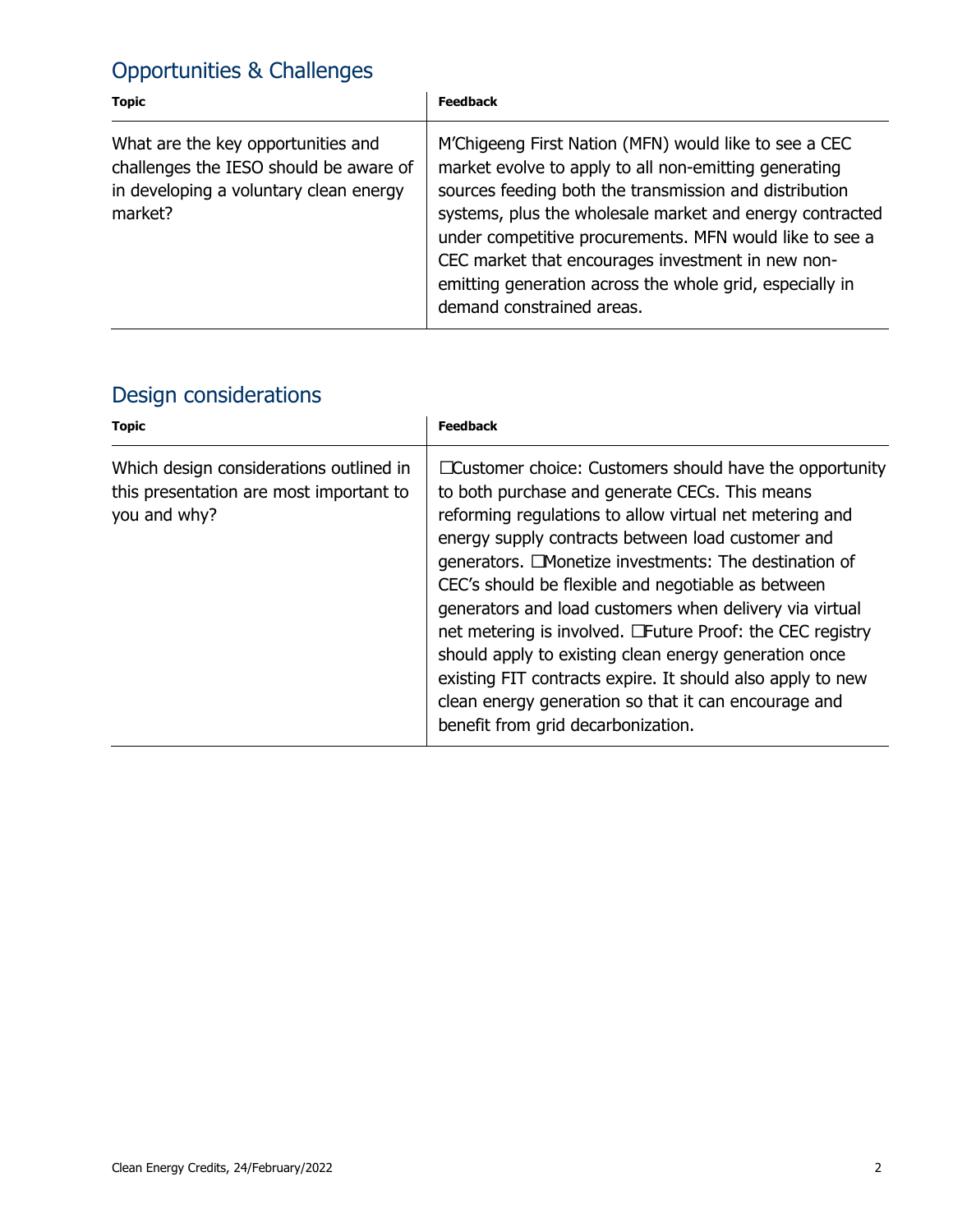| <b>Topic</b>                                                 | <b>Feedback</b>                                                                                                                                                                                                                                                                                                                                                                                                                                                                                                                                                                                                                                                                                                                                                                                                                                                                                                                                                                                                                                                                                                                                                                                                                                                                                                                                                                                                                                                                                                                                                                                                                             |
|--------------------------------------------------------------|---------------------------------------------------------------------------------------------------------------------------------------------------------------------------------------------------------------------------------------------------------------------------------------------------------------------------------------------------------------------------------------------------------------------------------------------------------------------------------------------------------------------------------------------------------------------------------------------------------------------------------------------------------------------------------------------------------------------------------------------------------------------------------------------------------------------------------------------------------------------------------------------------------------------------------------------------------------------------------------------------------------------------------------------------------------------------------------------------------------------------------------------------------------------------------------------------------------------------------------------------------------------------------------------------------------------------------------------------------------------------------------------------------------------------------------------------------------------------------------------------------------------------------------------------------------------------------------------------------------------------------------------|
| What other design considerations should<br>IESO be aware of? | MFN seeks a policy situation in which CEC's allowed<br>by new regulations and existing regulations that block<br>Virtual Net Metering are eliminated. Currently we see<br>regulatory constraint on Local Distribution Companies<br>(LDCs) as the main barrier to Virtual Net Metering. We<br>envision becoming suppliers of renewable energy to<br>our Band members via virtual net metering and we<br>seek regulation that allows LDC's to permit this activity<br>and to support it via their accounting software and<br>policies. MFN would be happy with policies that allow<br>LDCs to purchase locally generated renewable<br>generation on our behalf and in turn offer green<br>pricing programs and CECs to our Band members. As<br>an alternative, MFN would seek regulations that allow<br>local non-emitting generators to offer Virtual Power<br>Purchase Agreements and CECs directly to local<br>buyers. In other words under this scenario MFN could<br>be acting as an energy retailer to our Band members.<br>We also seek improved service levels from LDC's<br>when new non-emitting projects are proposed and<br>constructed. Our experience so far is that LDC's take<br>advantage of their monopoly market power and price<br>electrical infrastructure changes beyond market value<br>without giving generators opportunity to construct or<br>facilitate changes in electrical infrastructure at<br>competitive prices. We would also seek regulation that<br>limits delivery charges that LDC's might impose on<br>non-emitting generators who contract via Virtual<br>Power Purchase Agreements, to fair levels. |

#### Engagement Process

| Topic                                   | <b>Feedback</b>                                         |
|-----------------------------------------|---------------------------------------------------------|
| Which stakeholder groups and/or design  | First Nations, Municipalities and their LDCs, Renewable |
| topics are most important to include in | Energy Co-operatives and other local generators of      |
| the planned focus group discussions?    | renewable power                                         |